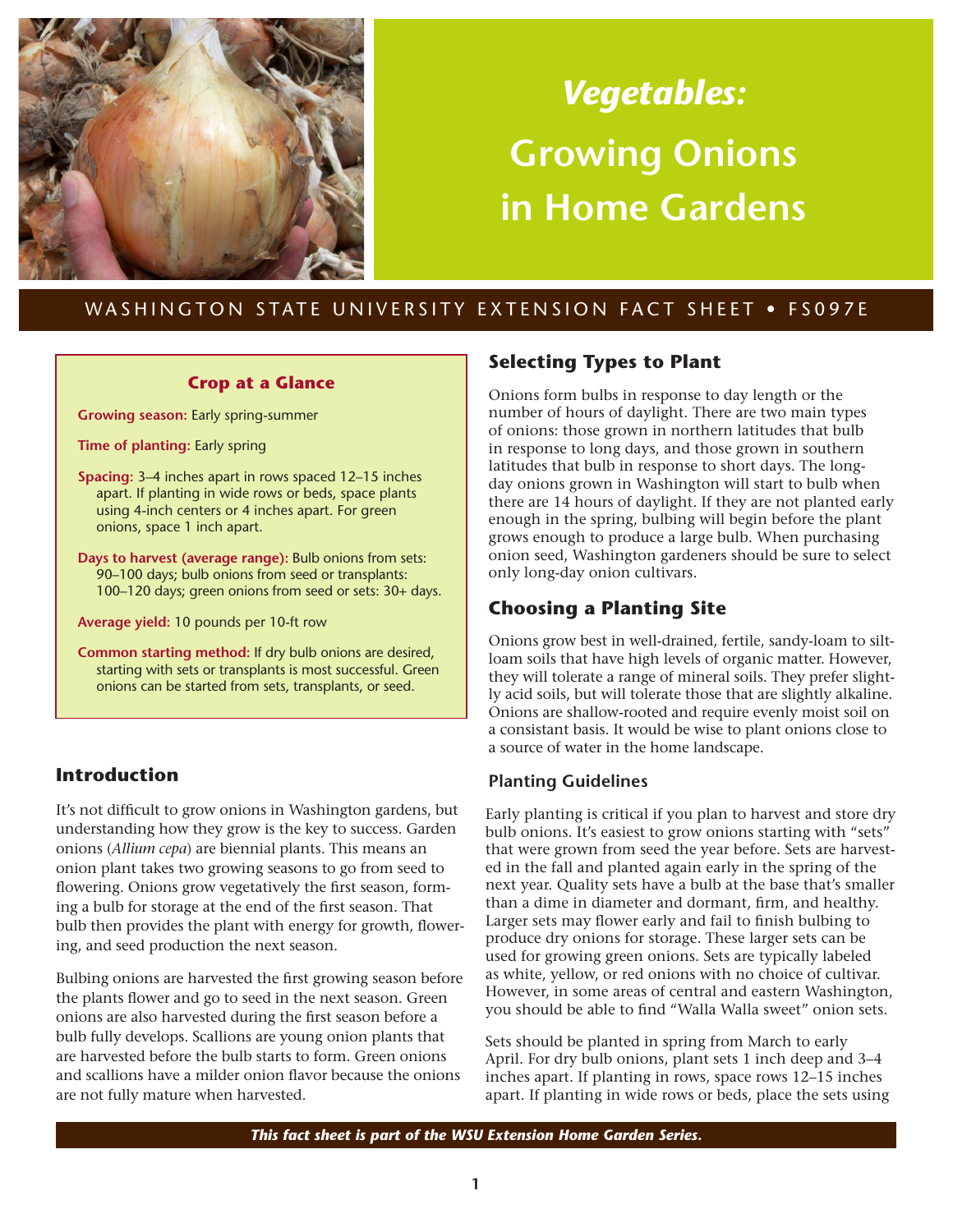4-inch centers. If you want small green onions, plant sets 1.5–2 inches deep and about 1 inch apart; farther apart if you desire larger green onions.

Onions can also be planted from seed or as transplants and typically are available in specific cultivars, giving the gardener more choices. When using seed, sow as early as possible once the danger of hard frost is past.

Plant seed 1/2 to 1 inch deep and 1.5 to 2 inches apart. When seedlings reach 3 inches tall, thin them to the desired spacing. Don't allow the seed bed to dry out.

Seeds can also be started indoors and then transplanted to the garden when the seedlings are 3 inches tall. When starting them indoors, sow seed 4 to 8 weeks before planting outdoors.

### **Plant Maintenance**

Onion roots are shallow, so keep the soil evenly moist. If the soil becomes too dry, the onions will form bulbs prematurely, resulting in small bulbs. Plantings should be kept as weed-free as possible because onions don't compete well with weeds. Be careful when cultivating around the plants because of their shallow roots. An organic mulch can help control weeds and maintain even soil moisture.

Onions require large amounts of nitrogen, but excess nitrogen can cause problems, such as late maturity, soft bulbs, large necks, and shorter storage life. Before applying fertilizer, it's advisable to test your garden soil to determine nutrient levels. Organic gardeners should incorporate nitrogen-rich organic matter into the soil prior to planting.

## **Pest Management**

The most common insect problems are onion thrips and onion maggots.

The most common disease problem is white rot. In 1986, the Washington State Department of Agriculture initiated a quarantine [\(WAC 16-470-300 through 340\)](http://apps.leg.wa.gov/WAC/default.aspx?cite=16-470) on onion sets coming into commercial onion-growing areas in the Columbia Basin counties of Adams, Franklin, and Grant. Sets must be certified disease-free to protect these areas from white rot, a devastating fungus disease that remains in the soil for 25 years or more. If you live in these counties, purchase only certified disease-free onion sets from a reputable local nursery.

## **Common Problems**

#### **Bolting**

*Photo: H.F. Schwartz, Colorado State University, Bugwood.org*

**Symptoms: Plants send up** flower stalks



#### **Wrong variety; bunching varieties do not produce bulbs**

**Symptoms:** Onions do not set bulbs.

**Corrective Action: Plant correct bulbing cultivars for your** region.

#### **Onion thrips**

*Photo: Tim Waters*

**Symptoms: Leaves with silver** streaks that later turn yellow, then brown; small black dots (excrement) on silver areas.



**Corrective Action:** See<http://pep.wsu.edu/hortsense/>for management information.

#### **White rot**

*Photo: Gary Pelter*

**Symptoms: Plants collapse;** leaves and/or bulbs with white fuzzy growth specked with black bodies; bulbs with a soft, watery rot.

**Corrective Action:** See<http://pep.wsu.edu/hortsense/>for management information.

#### **Neck rot**

*Photos: Tim Waters*

**Symptoms:** Neck tissues appear water-soaked and yellow progressing down the bulb. A gray mold forms on the infected portions and hard, black fungal structures may be present, especially around the neck. Infected bulbs decay into a soft mass.

**Corrective Action:** White onions are most susceptible to this problem. Allow onion tops to mature before harvest. Do not knock or bend the tops over to encourage bulbing. Cure bulbs 6–10 days before storing. See http://pep.wsu.edu/hortsense/ for more management information.

#### **Allium rust**

*Photo: Seth Lewis, WSU NWREC Vegetable Pathology Program*



**Symptoms:** Leaves and stems

develop patches of reddish to dull orange; pustules develop on leaves (may later turn black). Leaves turn yellow. Bulb size and quality may be reduced.

**Corrective Action:** Usually most serious when onions are planted near garlic; rotate away from allium for 2–3 years.